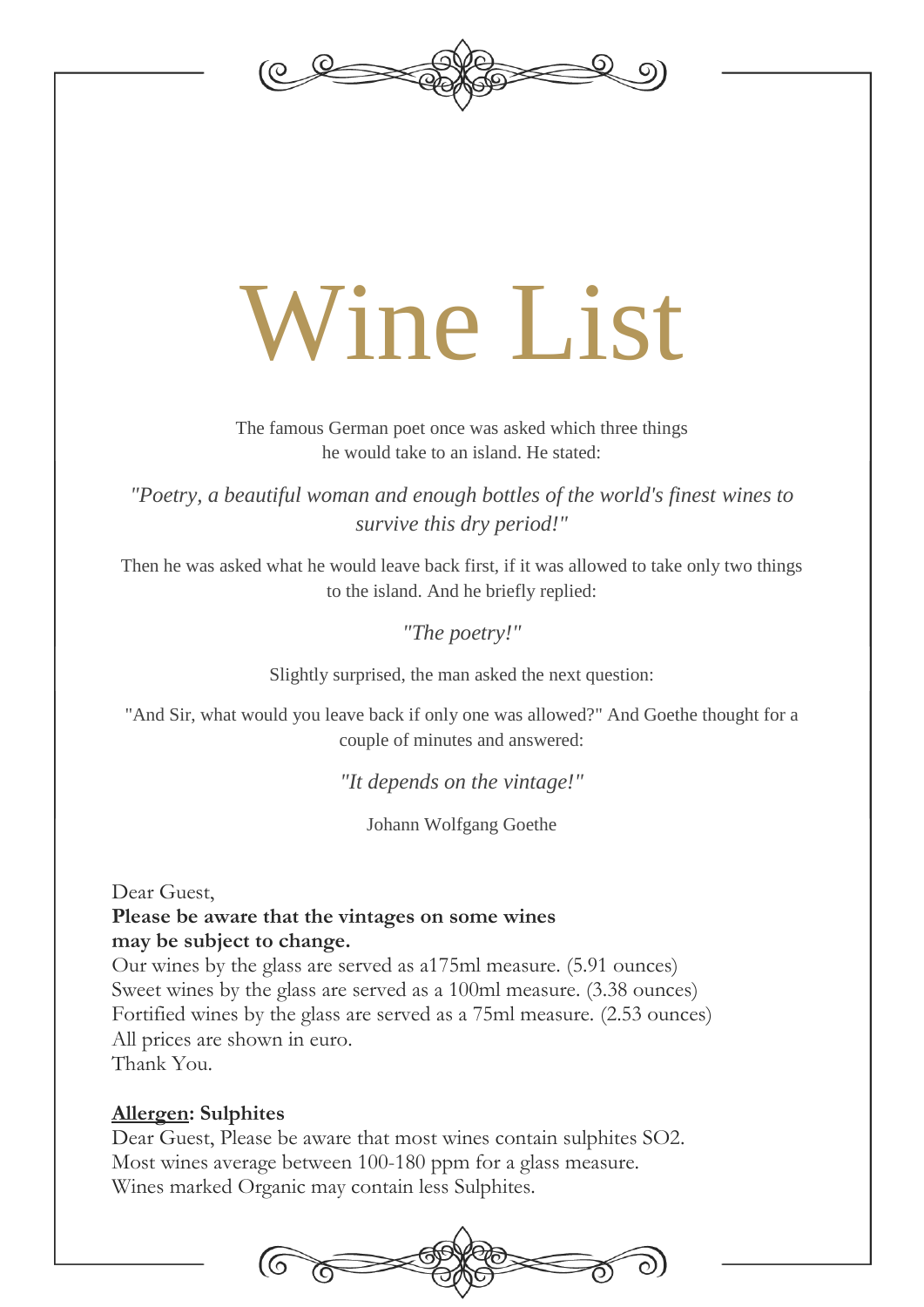

)<br>VIIke

| <b>White Wine</b>                                                                                                                                                                                                             |               |              |  |  |
|-------------------------------------------------------------------------------------------------------------------------------------------------------------------------------------------------------------------------------|---------------|--------------|--|--|
|                                                                                                                                                                                                                               | <b>BOTTLE</b> | <b>GLASS</b> |  |  |
| 101/ Estivalia Chardonnay 2021<br>Chile, Central Valley<br>Pale gold in colour. Full bodied with peach, ripe pears and vanilla flavours,<br>all rounded by a vibrant acidity. Well balanced by a light oaky and crisp finish. | €31.00        | €7.80        |  |  |
| 102/ Semblante Sauvignon Blanc 2021<br>Chile, Central Valley<br>Pale yellow in colour with green tinges. Gooseberry and<br>tropical fruit aroma on the nose. Lime, apples and passion fruit<br>flavours on the palate.        | €31.00        | €7.80        |  |  |
| 103/ Bosco Pinot Grigio 2021<br>Italy, Veneto<br>Straw yellow with light golden tones. Fruity and floral notes<br>on the nose. On the palate the wine is delicate yet intense<br>with peaches and white flesh fruit flavours. | €33.00        | €8.50        |  |  |
| 104/Chateau Du Trignon Viognier 2020<br>France, Cotes Du Rhone<br>Light yellow in colour. Aromas of flowers and ripe peaches on the nose.<br>Floral and lively with good depth of peachy, apricot fruit on the palate.        | €40.00        | €10.00       |  |  |
| 105/ Pa Road Sauvignon Blanc 2021<br>New Zealand, Malborough<br>Light yellow in colour. Pear and tropical fruit aroma.<br>The palate is deliciously refined with flavours of ripe pear,                                       | €42.00        | €10.50       |  |  |

passion fruit and guava fruit. Medium bodied with a vibrant acidity on the finish.

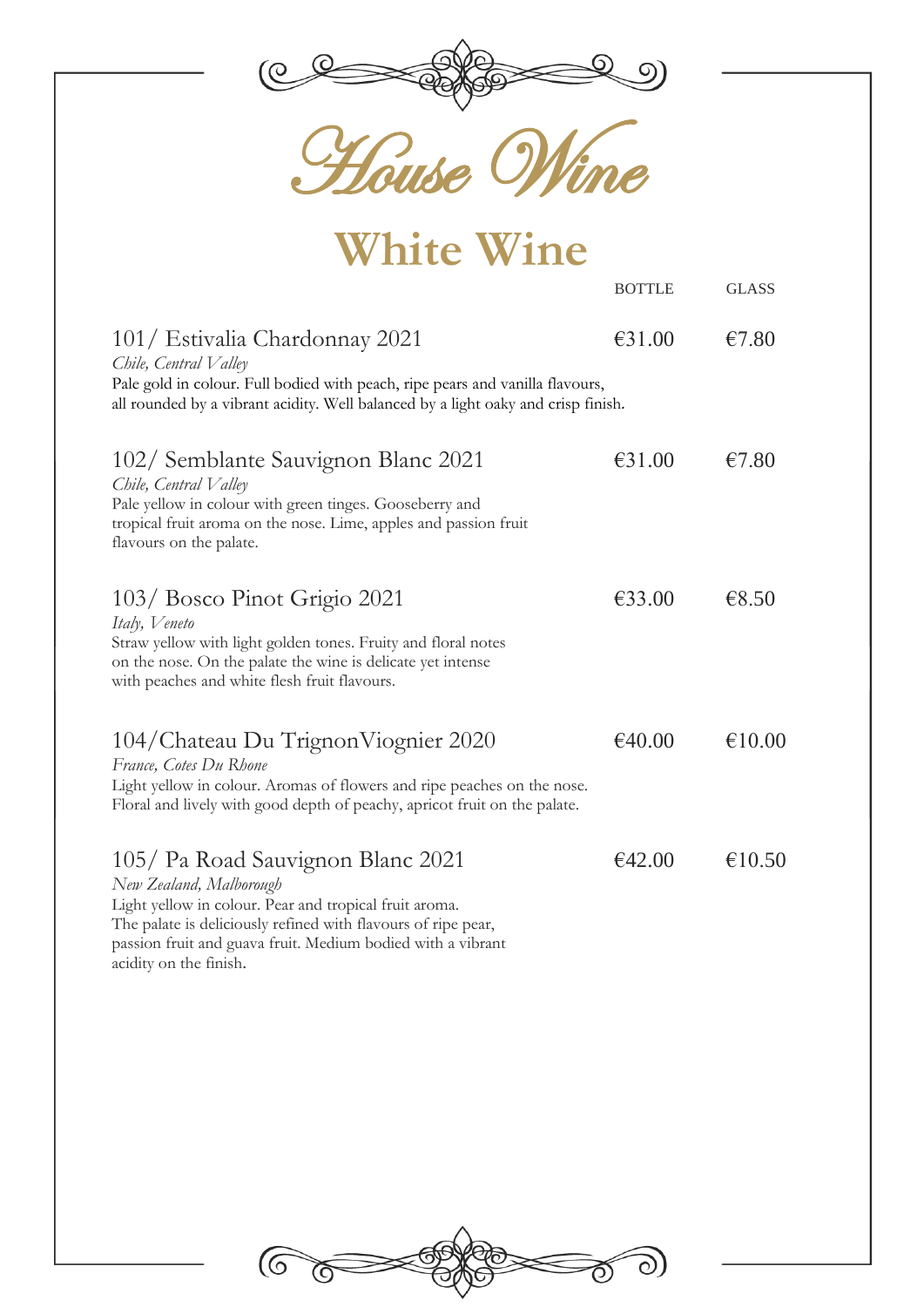

House Wine

## **Red Wine**

|                                                                                                                                                                                                                                                                                                          | <b>BOTTLE</b> | <b>GLASS</b> |
|----------------------------------------------------------------------------------------------------------------------------------------------------------------------------------------------------------------------------------------------------------------------------------------------------------|---------------|--------------|
| 201/ Estivalia Cabernet Sauvignon 2021<br>Chile, Central Valley<br>Deep red purple in colour. Intense aromas of crushed blackberry<br>fruit and subtle spices on the nose. Powerful and rich with ripe<br>fruit flavours for a smooth finish.                                                            | €31.00        | €7.80        |
| 202/ Cuna Del Sol Merlot 2021<br>Chile, Central Valley<br>Deep purple in colour. Ripe plums and subtle spiciness on the nose.<br>Smooth, fruity and full bodied.                                                                                                                                         | €31.00        | €7.80        |
| 203/ Siete Cuchillos Malbec 2021<br>Argentina, Mendoza<br>Deep purple in colour. Aromas of ripe black cherries,<br>blackberries with notes of violets on the nose.<br>Concentrated flavours of ripe sweet plums on the palate<br>complemented by light oaky notes.                                       | €33.00        | €8.50        |
| 204/ Little Eden Shiraz 2020<br>Australia, South Eastern<br>Deep purple in colour. Black cherry, ripe plum and black pepper<br>aromas with oak nuances. On the palate it displays ripe dark<br>fruit flavours with a smooth structure                                                                    | €33.00        | € $8.50$     |
| 205/ Ederra Crianza Rioja 2018<br>Spain, Rioja Alta<br>Tempranillo 100%<br>Deep red in colour with purple tinges. Aromas of ripe plums<br>and blackcurrants on the nose. Full bodied and moderately<br>tannic with liquorice tinged blackcurrants and black cherry flavours<br>leading to a soft finish. | €38.00        | €9.50        |
|                                                                                                                                                                                                                                                                                                          |               |              |

252/ Boschendal The Rose Garden 2020  $\epsilon$ 37.00  $\epsilon$ 9.50 *South Africa, Franschhoek* Pinot Noir  $100\%$ Bright salmon pink in colour. Dry and crisp with delicious red fruit flavours and floral hints which persists in the mouth resulting in a long finish.

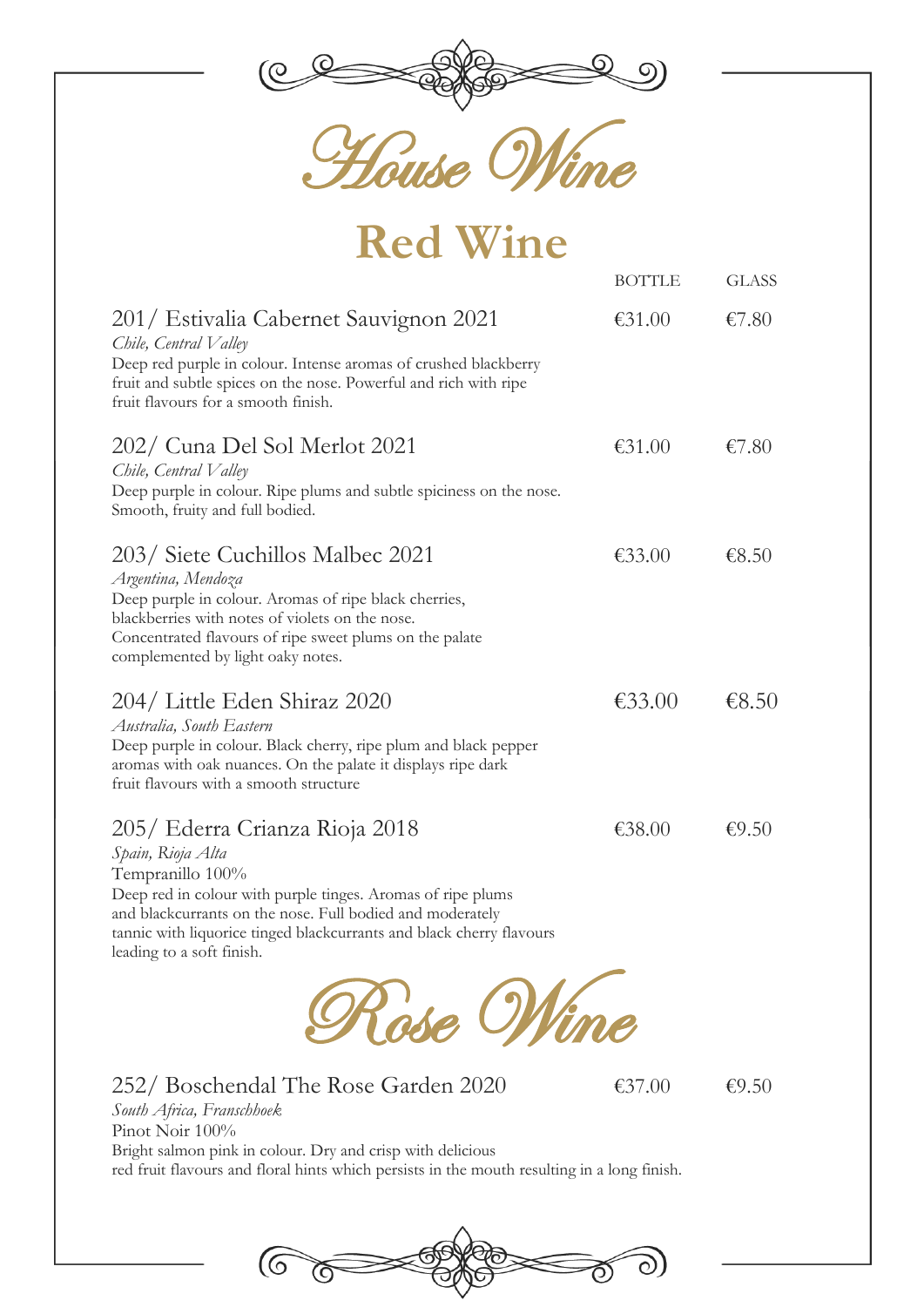

Sommelier Selection

## 115/ Feudi Di San Gregorio Fiano Di Avellino 2019 €45.00

*Italy, Campania*

Fiano 100%

Light golden in colour. Spicy aromas with undertones of fresh flowers, such as chamomile, just picked fruits and candied citrus. On the palate, there are typical notes of softness of the variety, balanced by freshness and minerality.

## 119/ Ramos Pinto Duas Quintas 2019 €50.00

*Portugal, Douro* Rabigato 60%, Viosinho 40% Bright yellow in colour. Appealing fruity nose with citrus, peach and apricot aromas. Full bodied with a citrus and floral flavoured palate. Well balanced acidity with light mineral notes for a delicate and long finish.

## 326/Alternature Sauvignon Blanc 2020 €33.00

*France, Pays D'OC* Sauvignon Blanc 100% Bright yellow in colour with green tinges. Attractive gooseberry, melon, ripe pear aromas on the nose. Passion fruit, pear flavours on the palate lead to a smooth finish. **Vegan Wine**

## 208/Don David Reserve Tannat 2018 €37.00

*Argentina, Cafayate*

Tannat 100%

Deep Violet with dark edges in colour. Nose is clean, medium+ intensity, with aromas of perfumed black plums, fresh meat, leather, chocolate. On the palate, dry, high acidity, smooth resolved high tannins, full body. Pronounced flavour intensity, with flavours of black plums, blackberries, boysenberries, chocolate, leather and meat.

## 327/Alternature Cabernet Sauvignon 2020 €33.00

*France, Pays D'OC*

Cabernet Sauvignon 100% Dark purple in colour. Ripe blackberry aromas with hint of black pepper and cinnamon. Ripe plums, black cherries flavours on the palate. **Vegan Wine**

## 212/ Quinta Seara D'Ordens 2020 €40.00

*Portugal, Douro.* Touriga Nacional 60%, Tinta Roriz 20%, Touriga Franca 20% Deep Ruby in Colour. Flowery and plummy on the nose. Full bodied and fruity on the palate with well integrated oaky, vanilla notes. Hints of forest floor, earthy and black fruit flavours complement the long, persistent finish.

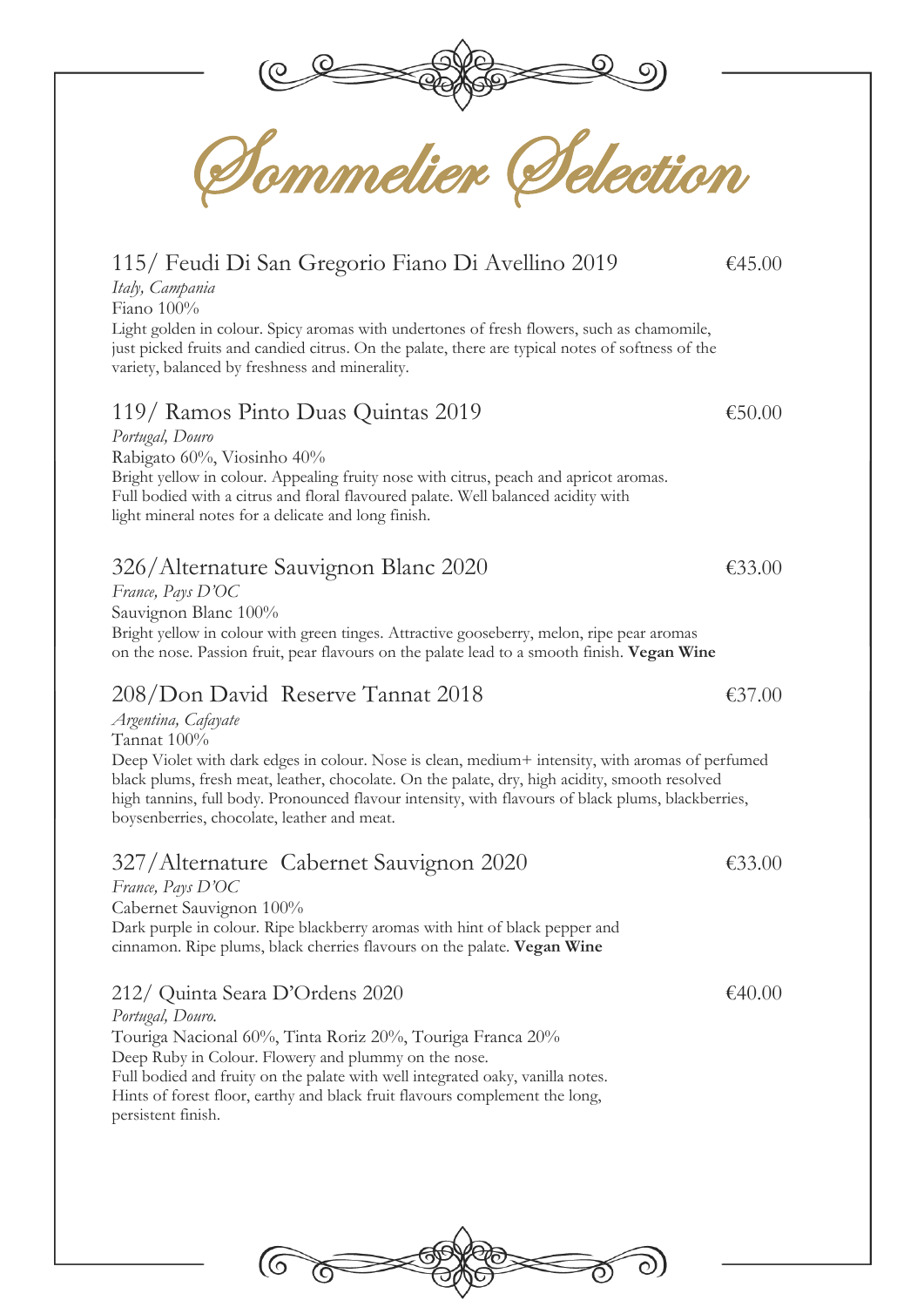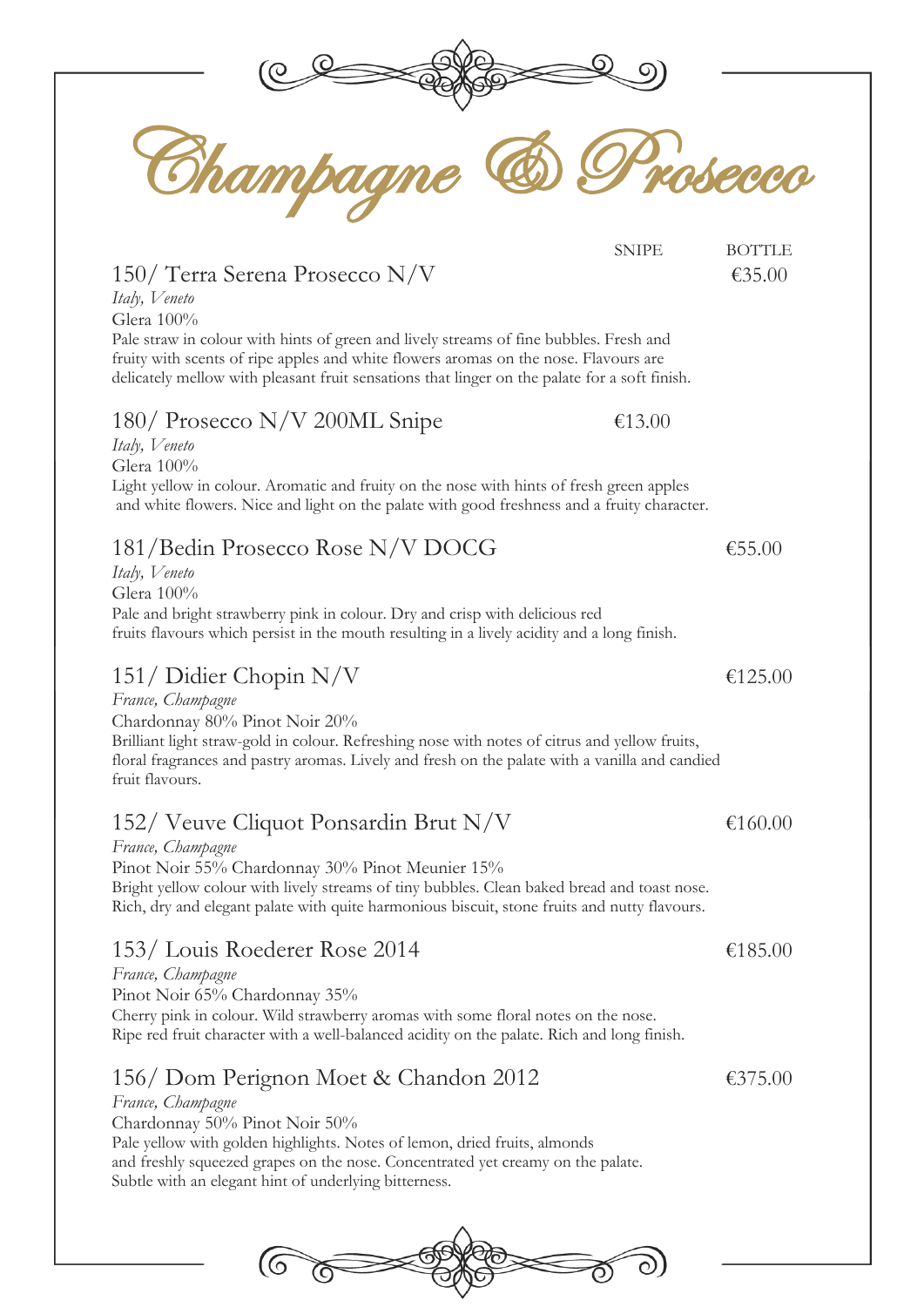



## 106/ Shottesbrooke Chardonnay 2019 €31.00 *Australia, South Eastern Australia* Chardonnay 100% Bright yellow in colour, round, with citrus and green apple flavours married with subtle toasty vanilla notes. Crisp and clean finish. 107/ Domaine De La Noe Muscadet 2020 €33.00 *France, Loire Valley* Melon de Bourgogne 100% Bright yellow with golden highlights. Dry with a vibrant acidity and mineral notes on the nose. The palate is rich with ripe yellow fruits and a crisp finish. 108/ Casal de Ventozela Vinho Verde 2020 €35.00 *Portugal,Vinho Verde* Arinto 100% Light yellow straw in colour. Fresh citrus aromas with floral notes on the nose. Lively with some pear fruit and a bright, refreshing acidity on the palate.  $109 /$  Rigal Vin Orange 2020  $\epsilon$ 36.00 *France, Cahors* Gros Manseng 100%

Fermentation takes place with whole grapes so that the juice stays in contact with the skin, giving the wine its orange colour. Barely golden appearance with amber highlights. The nose is full of white peach and citrus aromas. The finish is long and complex with toasted notes.

## 110/ Guadalmare Vermentino 2020 €37.00

*Italy, Tuscany* Bright yellow straw in colour. Intense and elegant bouquet of ripe citrus and white fleshed fruits on the nose. Fresh and mineral on the palate with notes of peach, green apple

complementing a long floral finish.

## 111/ Hexamer Riesling 2020  $\epsilon$ 42.00

## *Germany, Nahe*

Riesling 100%

Delicate straw yellow in colour. Light citrus aromas with hints of grapefruit and lime on the nose. Refreshing acidity and minerality to the palate.

## 112/ Cave De Lugny Macon Lugny 2019  $\epsilon$ 42.00

*France, Burgundy* Chardonnay 100% Pale golden yellow in colour with greenish highlights. Ripe citrus and flowery aromas on the nose. Medium body with citrus, apple and nutty flavours on the palate.



**BOTTLE**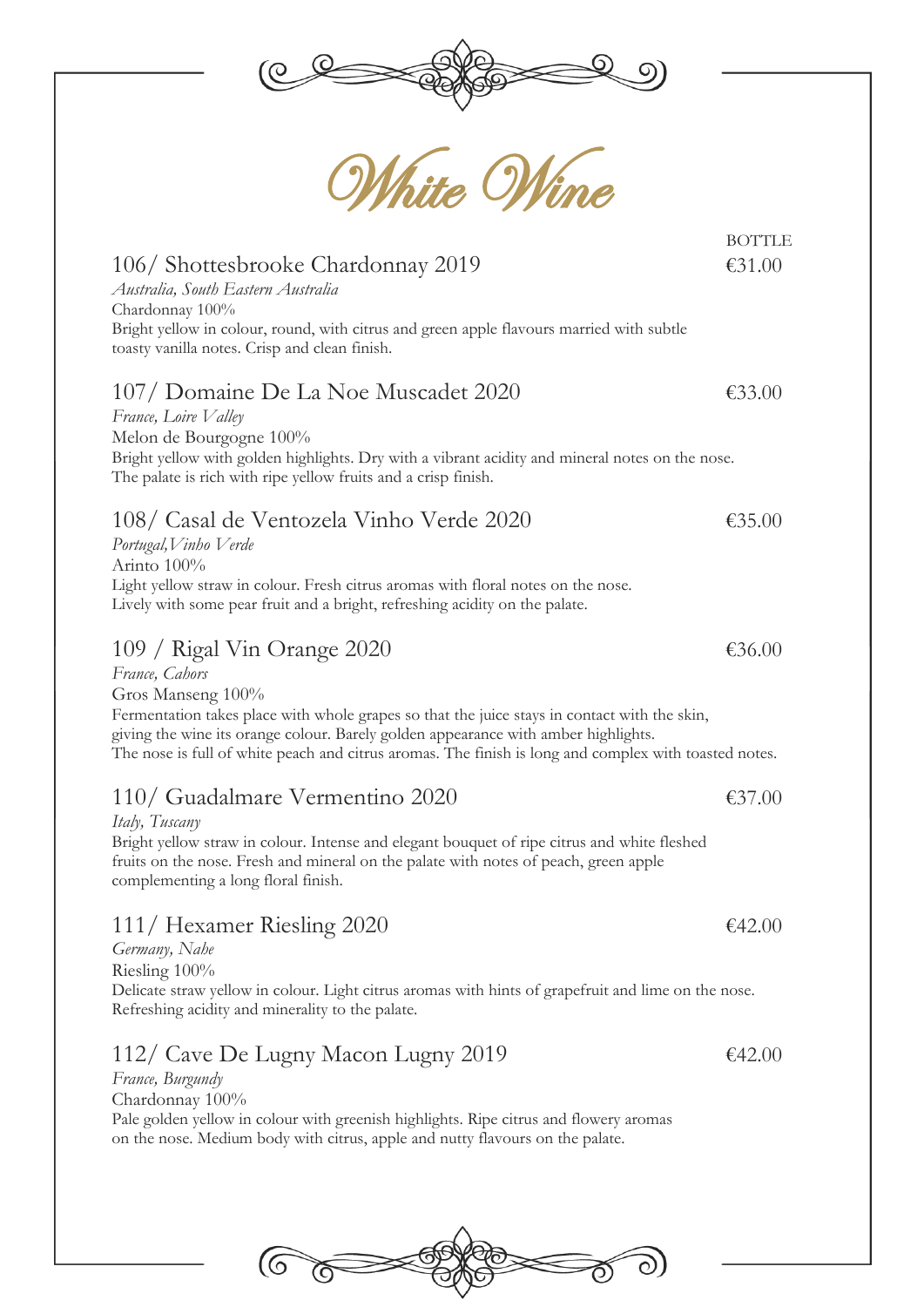

## 122/ Les Princes Abbes Gewurtztraminer 2017 €50.00

### *France, Alsace*

Gewurtztraminer 100%

Brilliant straw yellow in colour. Very intense lychee and rose petal aromas. Powerful with a full bodied, luscious, rounded long finish. **Organic Wine**

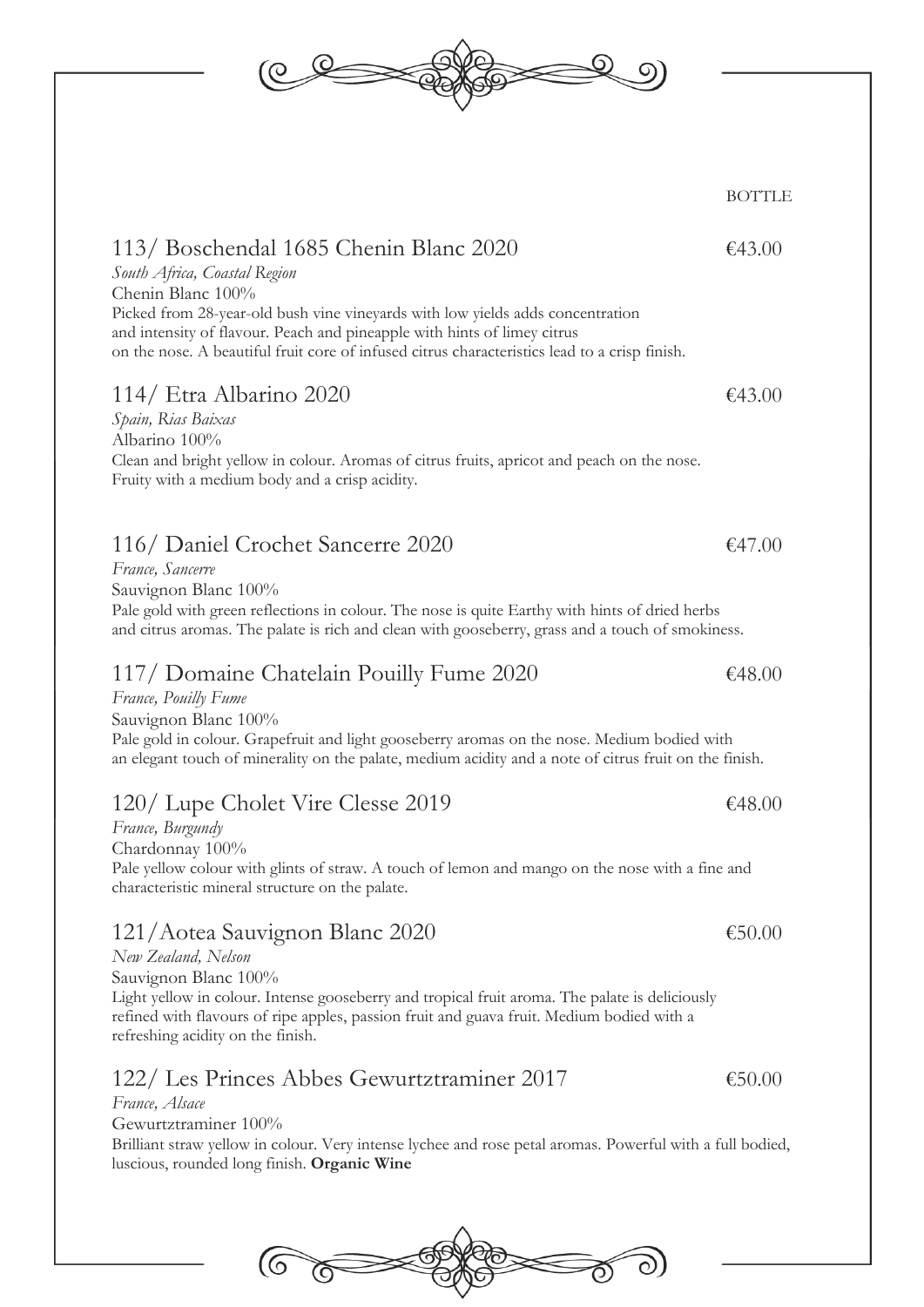## 123/ Louis Jadot Pouilly Fuisse 2018  $\epsilon$ 95.00

*France, Burgundy* Chardonnay 100%

Golden in colour. Aromas of fresh red apples, honey and white flowers with elegant and rich flavours of toasted nuts and citrus. Creamy and weighty on the palate. Medium bodied with a dry and mineral finish.

## 124/ Domaine La Roche Chablis 1er Cru Les Vaillons 2018 €100.00

## *France, Burgundy*

Chardonnay 100%

Bright yellow in colour. Nose with a ripe citrus and pear fruit aromas. Floral and honeyed on the palate with a lightly oaked dry finish.

Red Wine

## 125/ Patriarche Puligny Montrachet 2015 €150.00

*France, Burgundy*

*France, Pays D'Oc*

Chardonnay 100%

Straw yellow in colour. Fresh citrus fruit, vanilla roasted nuts notes on the nose. Medium bodied with an elegant freshness and minerality on the palate, complemented by light peach, honey and buttery flavours.



## 207/Tenuta Giglio Montepulciano D'Abruzzo 2020 €33.00

*Italy, Abruzzo* 100% Montepulciano Deep ruby red in colour. Aromas of well ripened black berries supported by hints of wood, liquorice and cinnamon combine with a fleshy and medium tannic body. Round and harmonious with a medium length finish

## 209/ Baron De Ley Reserva Rioja 2018  $\epsilon$ 42.00

*Spain, Rioja* Tempranillo 100% Ruby red colour. Traces of coconut, toffee and wild herbs on the nose. Red fruit flavours mingled with wild herbs lead to a long and supple finish.

210/ Jacksons Pinotage 2018  $\epsilon$ 43.00

*South Africa, Tulbagh* Pinotage 100%



**BOTTLE** 

206/ Domaine De L'Herbe Sainte Merlot 2020 €33.00



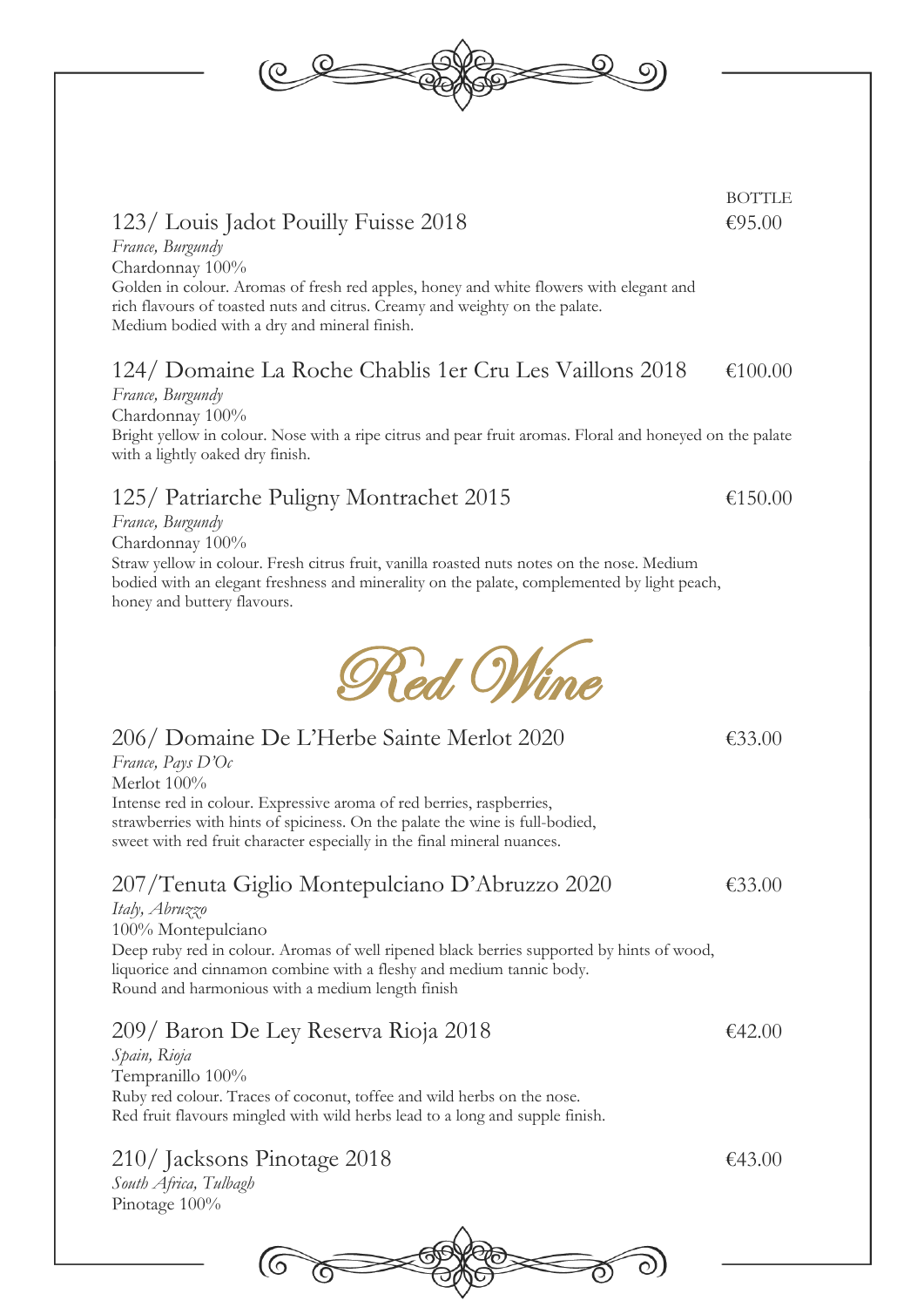| Dark purple in colour. Attractive aromas of ripe plums and crushed red berry fruit<br>with a hint of vanilla on the nose. Full bodied with rich, spiced berry fruit character.<br>Firm tannins end in a long, lingering finish.                                                                                            |                         |
|----------------------------------------------------------------------------------------------------------------------------------------------------------------------------------------------------------------------------------------------------------------------------------------------------------------------------|-------------------------|
| 211/ Camino Romano Ribera Del Duero 2018<br>Spain, Ribera Del Duero<br>Tinto Fino 100%<br>Deep red in colour. Intense aromas of crushed blackberry fruit and subtle spices on the nose.<br>Powerful and rich with ripe fruit flavors for a smooth and long finish. Organic wine                                            | <b>BOTTLE</b><br>€43.00 |
| 213/Hexamer Spatburgunder Pinot Noir2018<br>Germany, Nahe<br>Pinot Noir 100%<br>Light red with purple hues in colour. Red cherries, violets and spices aromas on the nose.<br>Medium bodied with fine tannins with layers of red fruit, light toasty oak and<br>light savoury earthy characters.                           | €50.00                  |
| 214/ Domaine De Leyre Loup Fleurie 2019<br>France, Beaujolais<br>Gamay 100%<br>Bright ruby red colour. Pronounced red fruit aroma with a hint of perfumed flowers.<br>Rich, light bodied, fruity with light tannins for a smooth finish. Organic Wine                                                                      | €50.00                  |
| 215/ Château Queyron Pindefleurs St. Emilion 2015<br>France, St. Emilion<br>Merlot 80% Cabernet Franc 20%<br>Deep red, purple in colour. Rich nose with ripe plum, cassis fruit with hints of oak and<br>cigar box on the nose. Good density with a firm tannic structure and lots of rich dark fruit.                     | €70.00                  |
| 216/ Dezzani San Carlo Barolo 2015<br>Italy, Piedmont<br>Nebbiolo 100%<br>Aged for 26 months in 3000 litter oak barrels. Dark purple with brick tones in colour.<br>Blackberry nose with notes of wild flowers and oak on the nose. Rich and powerful.                                                                     | €70.00                  |
| 217/ Patriarche Nuits St. Georges 2014<br>France, Burgundy<br>Pinot Noir 100%<br>Deep ruby red in colour. Spicy, ripe black fruit on the nose. Full bodied, rich and ripe<br>blackcurrants on the palate with soft, smooth tannins for a velvety finish.                                                                   | €75.00                  |
| 218/ Les Pelerins De Lafon Rochet 2016<br>France, Bordeaux, St Estephe<br>Cabernet Sauvignon 70% Merlot 25% Cabernet Franc 5%<br>Intense ruby red in colour. Pleasant and complex black fruit and cherry aromas.<br>Soft and rich on the palate with blackberry, leathery notes and subtle tobacco flavours on the palate. | €75.00                  |
| 219/ Lupe Cholet Santenay 2018<br>France, Burgundy<br>Pinot Noir 100%                                                                                                                                                                                                                                                      | €76.00                  |
|                                                                                                                                                                                                                                                                                                                            |                         |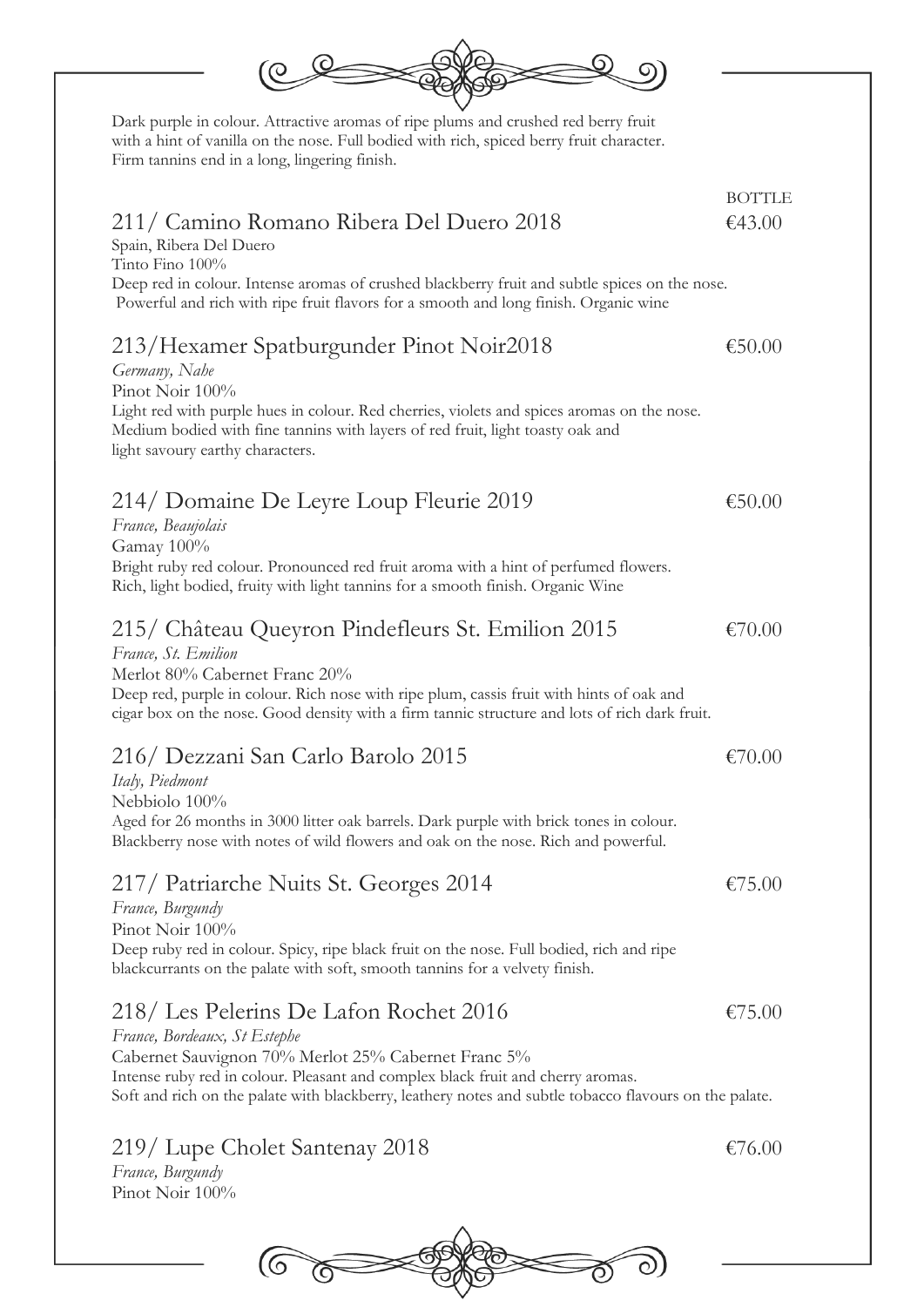

*France, Bordeaux, Margaux* Cabernet Sauvignon 65%, Merlot 30%, Cabernet Franc 5% Dark ruby in colour. Aromas of ripe raspberry on the nose. Full and round, with flavour of red and blackfruit, complemented by hints of cherry and blackberry. Showing fine tannins, the finish is delicate and elegant.

## 224/ La Gerla Brunello Di Montalcino 2013 €120.00

*Italy, Tuscany* Sangiovese 100% Deep ruby red in colour. Ripe plums and blueberry jam on the nose. It opens with flavours of ripe berries with hints of leather and dried herbs

## 225/ Chateau La Pointe 2016  $\epsilon$ 135.00

*France, Bordeaux, Pomerol* Merlot 90% Cabernet Franc 10% Dark purple in colour with violet hue and black core. Rich and concentrated nose with multi-layered fruit and mild spices. On the palate is very expressive with aromatic depth and length.

## 226/ Gevrey Chambertin Gerard Seguin 2017 €170.00 *France, Burgundy*

Pinot Noir 100% Light Red in colour. Wild red berry fruit scents cut with earth, game and floral hints on the nose. Mineral driven, middle weight flavours combined with a fresh acidity culminate in a beautifully balanced long finish



Ruby red in colour with glints of cherry. Subtle blend of raspberry, strawberry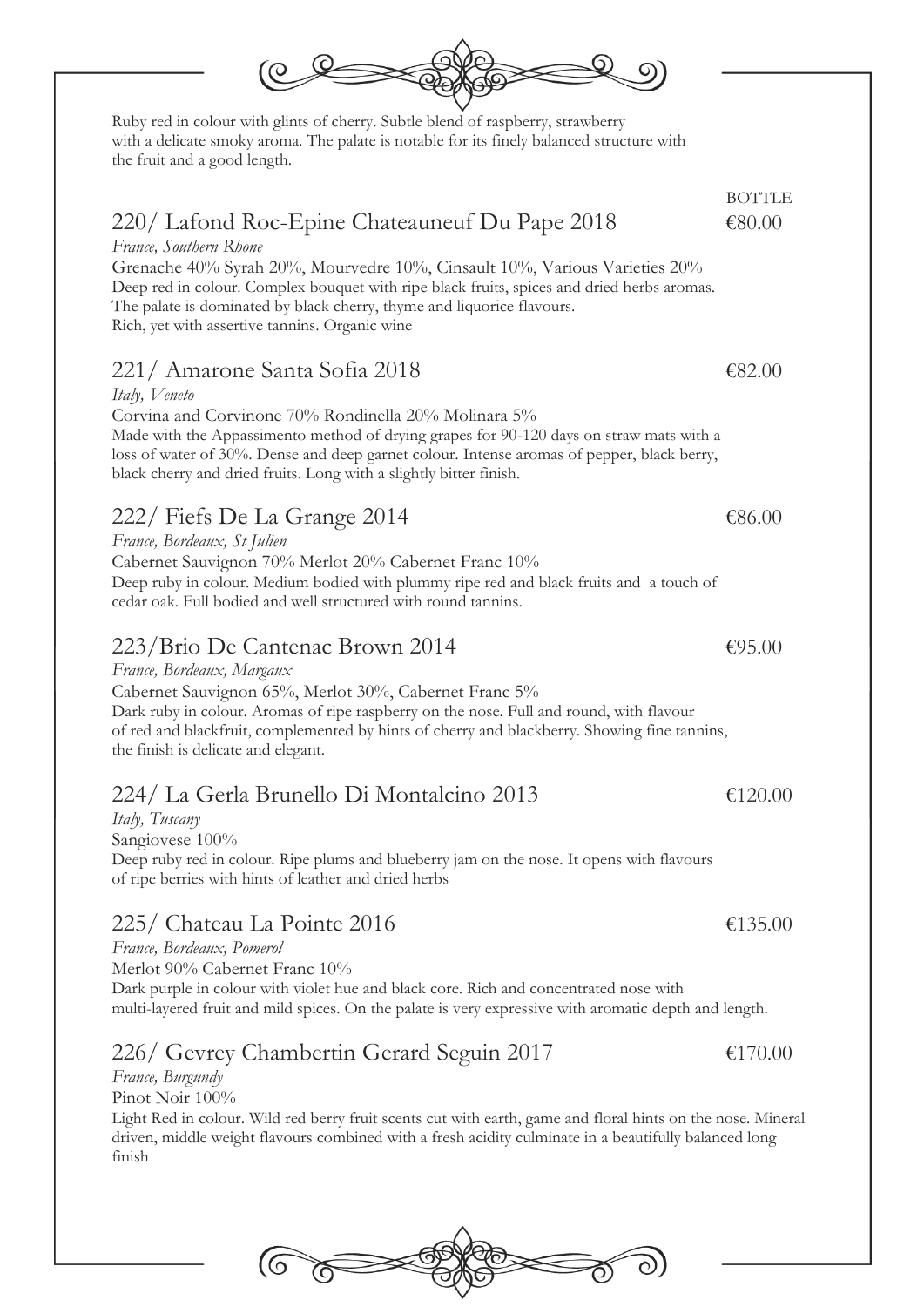



**White Wine**

**BOTTLE** 301/ Morande' Pionero Reserva Sauvignon Blanc 2020 €19.00 *Chile, Maule Valley* Sauvignon Blanc 100% Light yellow in colour. Focused intense aromas of passion fruit and lemon rind on the nose. Clean refreshing tropical fruit flavours on the palate.

## 302/ Badet & Clement Cuvee Prestige Blanc N/V  $\epsilon$ 19.00

*France, Languedoc* Ugni Blanc 80% Grenache Blanc 10% Sauvignon Blanc 10% White wine made from selected grapes from the Burgundy region. Pale yellow in colour, fresh, round, with citrus and green apple flavours

# **Red Wine**

## 320/ Morande' Pionero Reserva Merlot 2020 €19.00

*Chile, Maule Valley*  Merlot 100% Deep Red in colour. Black fruits and subtle spiciness on the nose. Ripe, Fruity and full bodied with delicious dark plum, blackcurrant and dark cherry flavours.

321/ Morande' Pionero Reserva Cabernet Sauvignon 2020 €19.00

*Chile, Maule Valley*  Cabernet Sauvignon 100% Bright ruby red in colour. Pronounced red fruit aroma with a hint of spice. Rich, light bodied fruity with light tannins for a smooth finish.

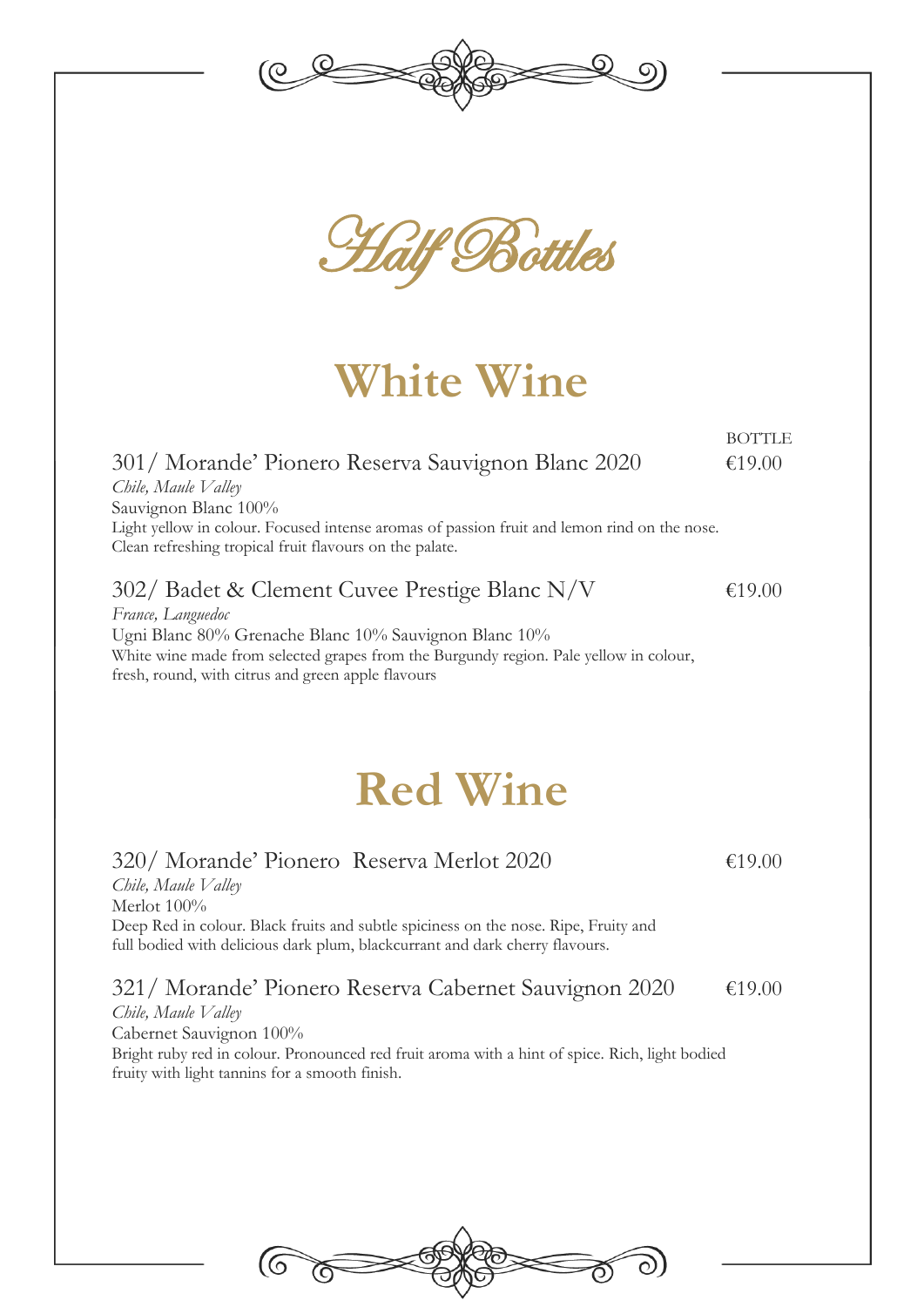

**Alcohol Free Wine** 

|                                                                                                                                                                                                                             | <b>GLASS</b> | <b>BOTTLE</b> |
|-----------------------------------------------------------------------------------------------------------------------------------------------------------------------------------------------------------------------------|--------------|---------------|
| 323/Eisberg Sauvignon Blanc N/V<br>Germany<br>Sauvignon Blanc 100%<br>Light pale straw in colour. Ripe gooseberries and floral aromas on the nose.<br>Light bodied wine with intense tropical fruit flavours on the palate. | €5.00        | €26.00        |
| 324/Eisberg Cabernet Sauvignon N/V<br>Germany<br>Cabernet Sauvignon 100%<br>Deep ruby in colour. Ripe cherries and plum aromas on the nose.<br>Light bodied wine with a smooth fruity finish.                               | €5.00        | €26.00        |
| $325/L$ yre's Sparkling N/V<br>Lovely, bright hue and intense fizz. Its aroma and taste are both dominated<br>by fresh grapes, humbly accompanied by a hint of spiciness.                                                   | €10.50       | €38.00        |

Dessert Wine

GLASS BOTTLE

## 254/ Remparts De Bastor Montagne 2018 €12.00 €37.00

*France, Sauternes*

Semillon 60% Sauvignon Blanc 40%

Light gold in colour. Intense Aromas of Toast and Spice on the nose. Lusciously sweet on the palate with full flavours of pear and dried candied fruits.